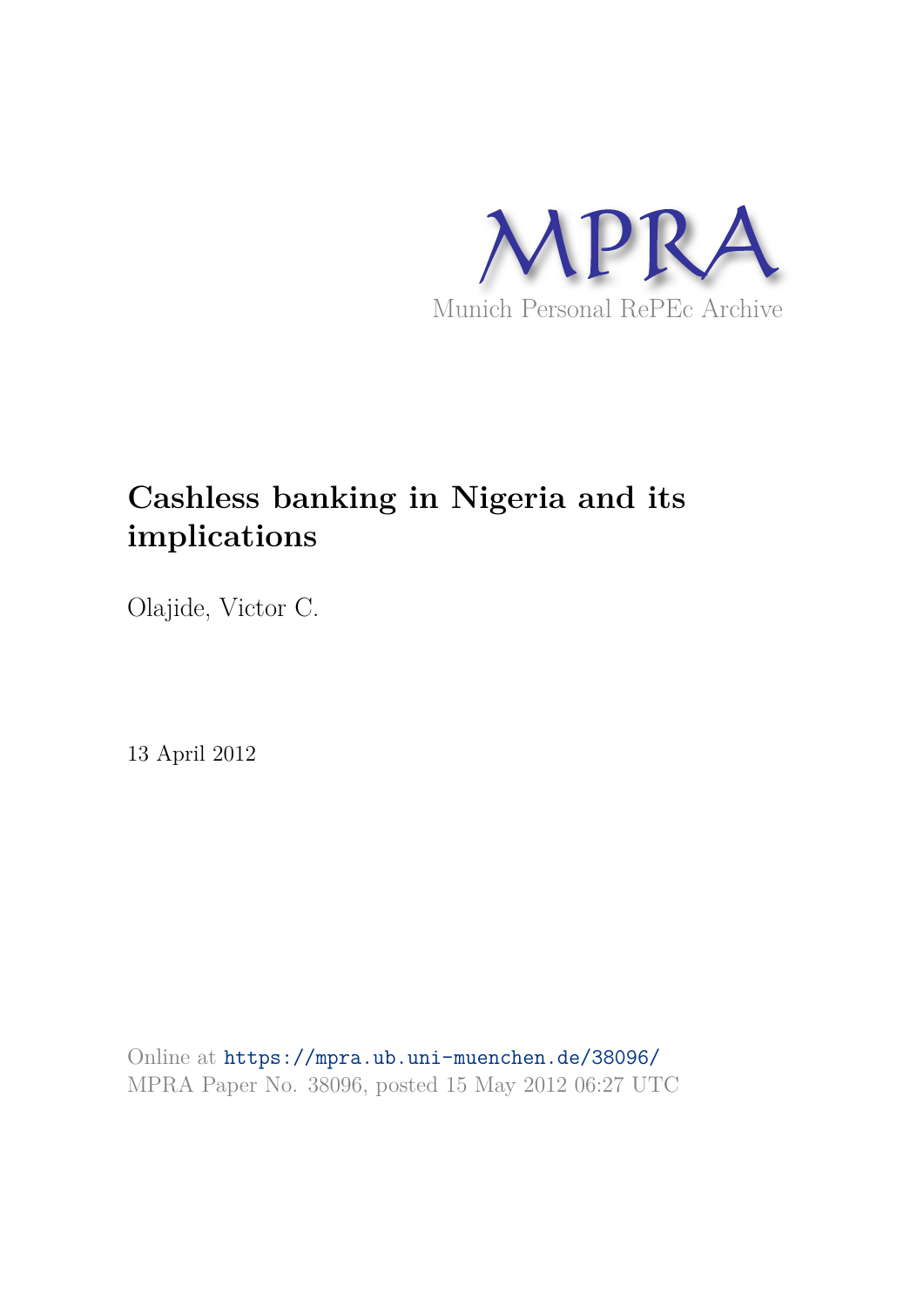**Cashless banking in Nigeria and its implications** 

**By**

# **OLAJIDE Victor Chukwujike**

**Graduate student, University of Lagos, Faculty of Social Science, Department of Economics.** 

**Email: [olajidechukwujike@gmail.com](mailto:olajidechukwujike@gmail.com)** 

**March 2012**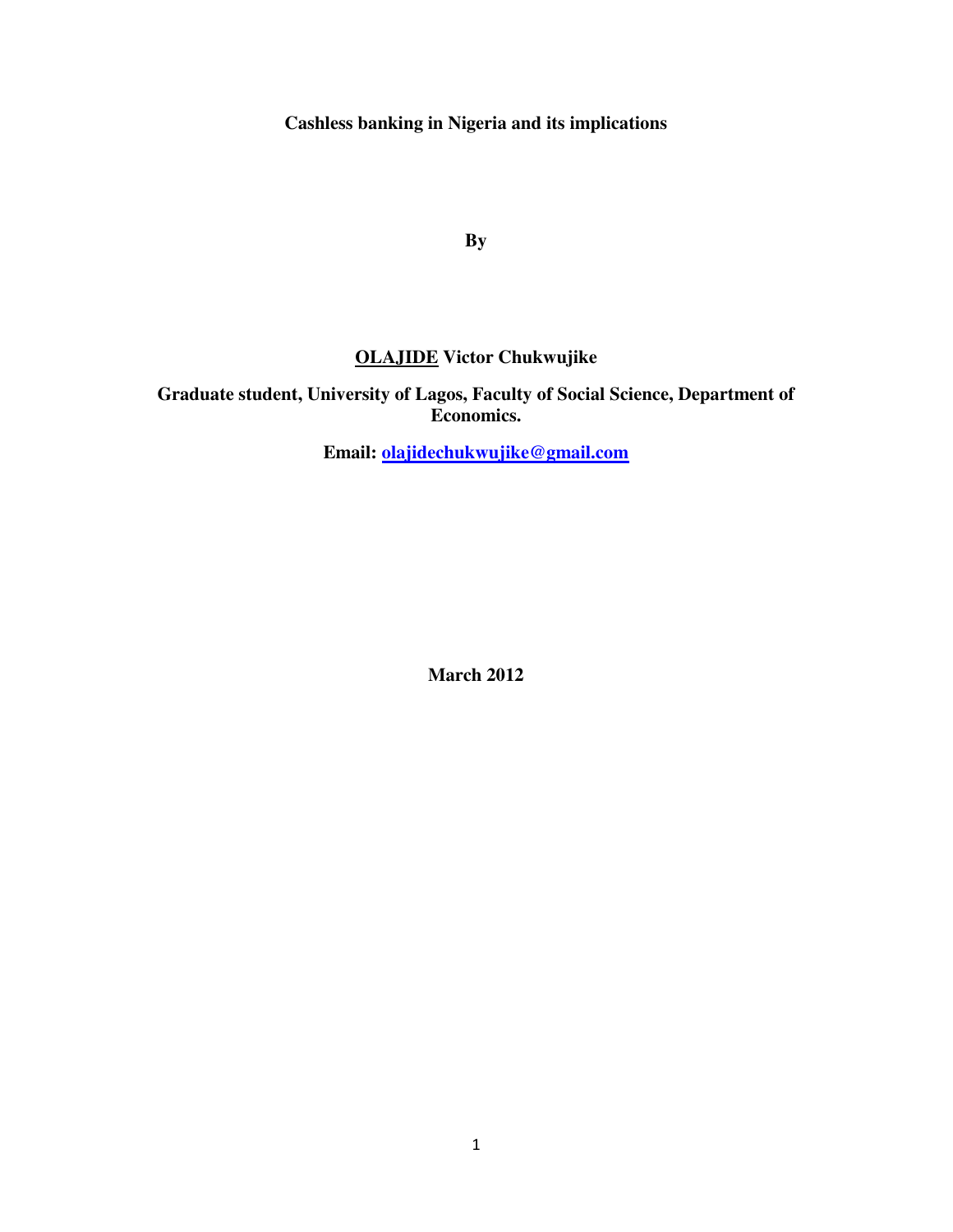#### **Abstract**

**Electronic money has ushered in the cashless banking framework across different countries of the world and this is made possible by the advances in information technology and invention that began in Japan and later the West. However this new introduction into the various economies of the world is not without reaction both favorable and unfavorable. This paper seeks to point out the implications, in a developing economy like Nigeria, of a cashless banking which still permits some cash in the economy that is home to both the formal and informal sector. Theoretical findings supports the view of some economists concerning the need for regulatory agencies to be very wary the possibly retarding effect of the introduction of such a sophisticated payment system, particularly in developing economies like Nigeria, with the coexistence of the formal and informal sectors, that may not be able to muster the wherewithal to bear the burden of electronic payments and hence the cashless banking paradigm.** 

**JEL Classification: E40, E42**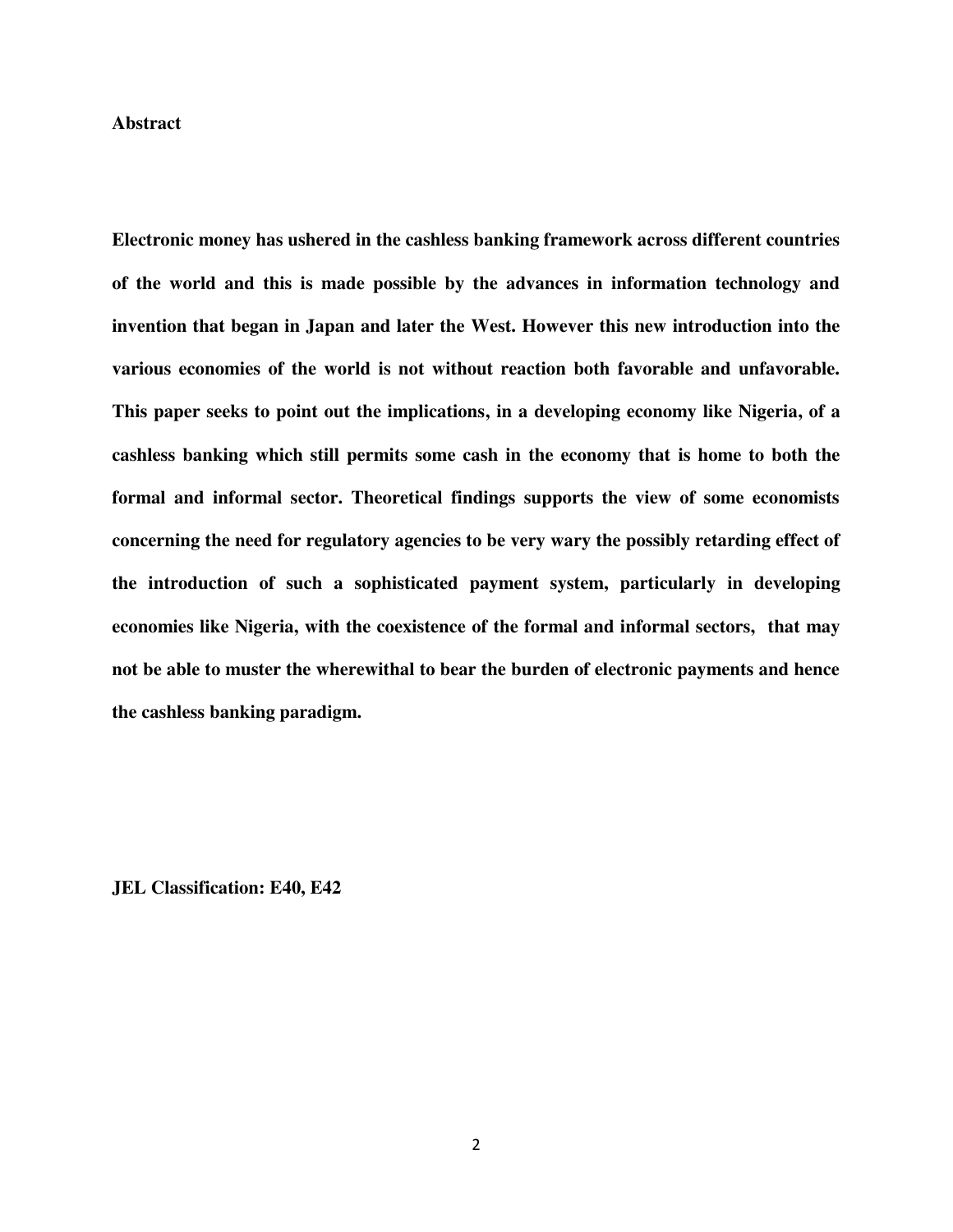#### **1. Introduction**

Money has evolved several times to where it is today and this is not unconnected to the different challenges that beset the different economies that existed and greeted the different monetary inventions of the time. What we know today as monetary system started as the barter economy where commodities were exchanged for commodities and this led to the creation of markets, specialization and other attendant consequences but the very attribute of the barter system that made it wither away was what constituted the essence of the system – exchange of commodities for commodities (Boughton and Wicker, 1975). However consequently, other monetary forms like the commodity money, the gold standard, fractional reserve backed money and much later the fiat or legal tender, money substitutes and near monies, which where the product of the trial and error process of finding an adequate monetary form that would encapsulate most of the benefits in exchange and reduce the costs of transactions, were introduced (Boughton and Wicker, 1975; Autrement, 2007). However there is literature substantiating the emergence of a cashless economy, where paper money (which happens to be legal tender in many an economy) is replaced with electronic money which is facilitated with the advances in technology – as witnessed in the invention of the internet, the development of electronic account systems and the increasing sophistication in major industries all around the world – and hence paper money becomes functionally deficit as its functions would be reduced potentially and drastically, although not completely in the true sense, to just a mere unit of account!

In the Nigerian monetary system, the Central Bank of Nigeria, which shall hereafter be referred to as the CBN, is pursuing the so called cashless monetary system that would see the co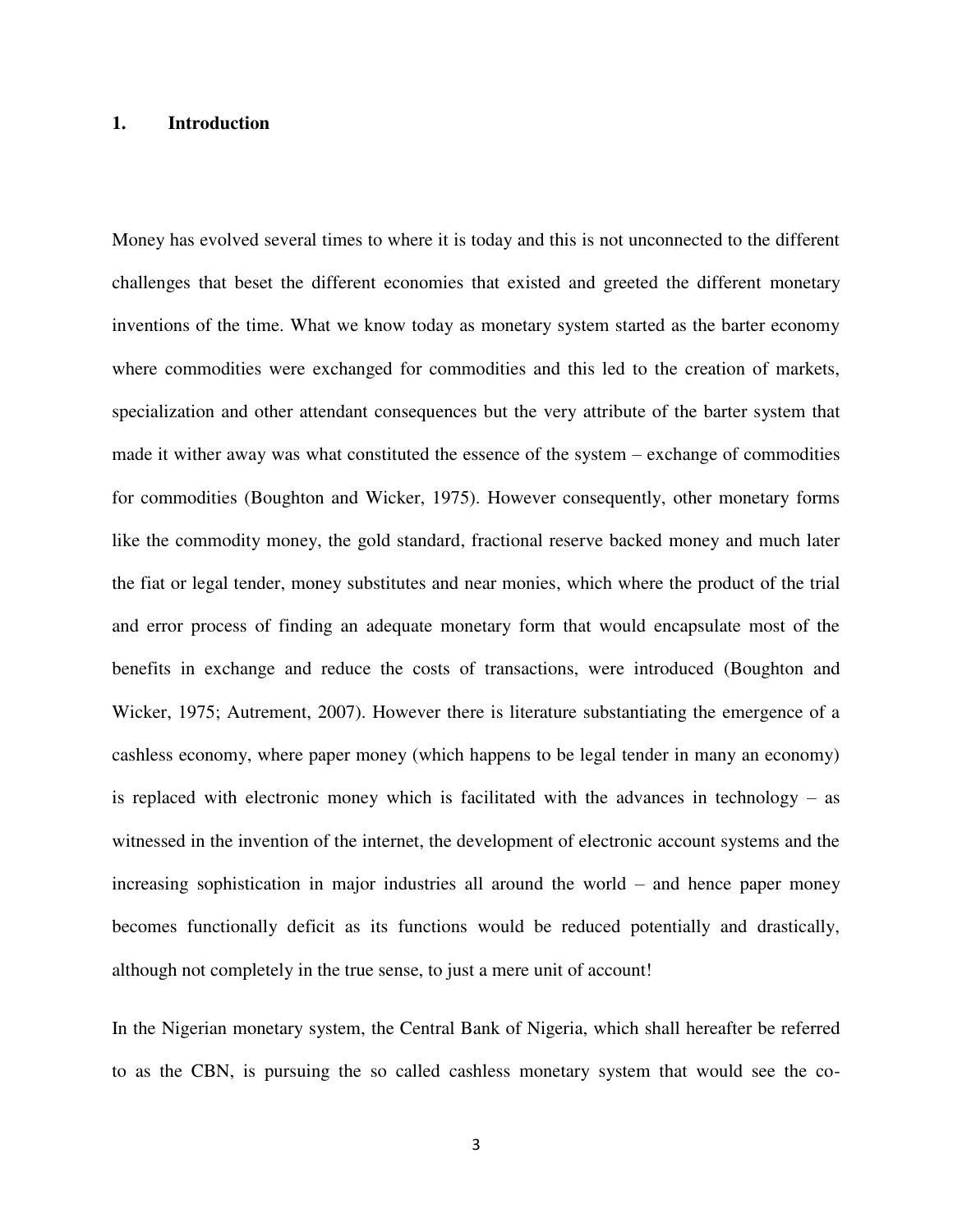existence of cash and electronic money (that is, for given thresholds) and according to the policy document of the CBN policy on retail cash collection and lodgment maintains some of the implications of the cashless banking framework include, but not restricted to: reduction in cash transaction costs to both the banks and the customer, the expansion in vault cash and by implication an expansion in the credit creation process and expansion in the involvement of the informal sector in the banking process (CBN, 2011). These implications follow directly from the surface of the policy but there is the need for a deeper and microeconomic analysis of the introduction of the cashless banking or cashless economic paradigm and its attendant implications as far as the attainment of macroeconomic objectives are concerned.

The objective of this study is set in the direction of the latter statement as this study is interested in the determination of the implications of the introduction of the cashless economic paradigm in a developing country and more specifically we seek to investigate, on a theoretical plane, how the introduction of the cashless economy impacts on macroeconomic fundamentals and economic agent behavioral pattern. In the next section of this study we shall present literature on the issue of the evolution of money and the current phase of the cashless economy which most economies are gravitating towards globally and consequently we shall present a micro-economic framework for considering the case of a cashless economy in a developing economy. With the development of this framework we shall consider also the status quo and make a comparative study of two states – that is, the cash based economy and the cashless economy – and hence certain propositions on the basis of our theoretical findings shall be presented to explain the implications of the introduction of the cash less economic paradigm. We shall conclude this study with suggestions for further research in this area and a proposal of measures that would make our monetary system a growth sustaining one.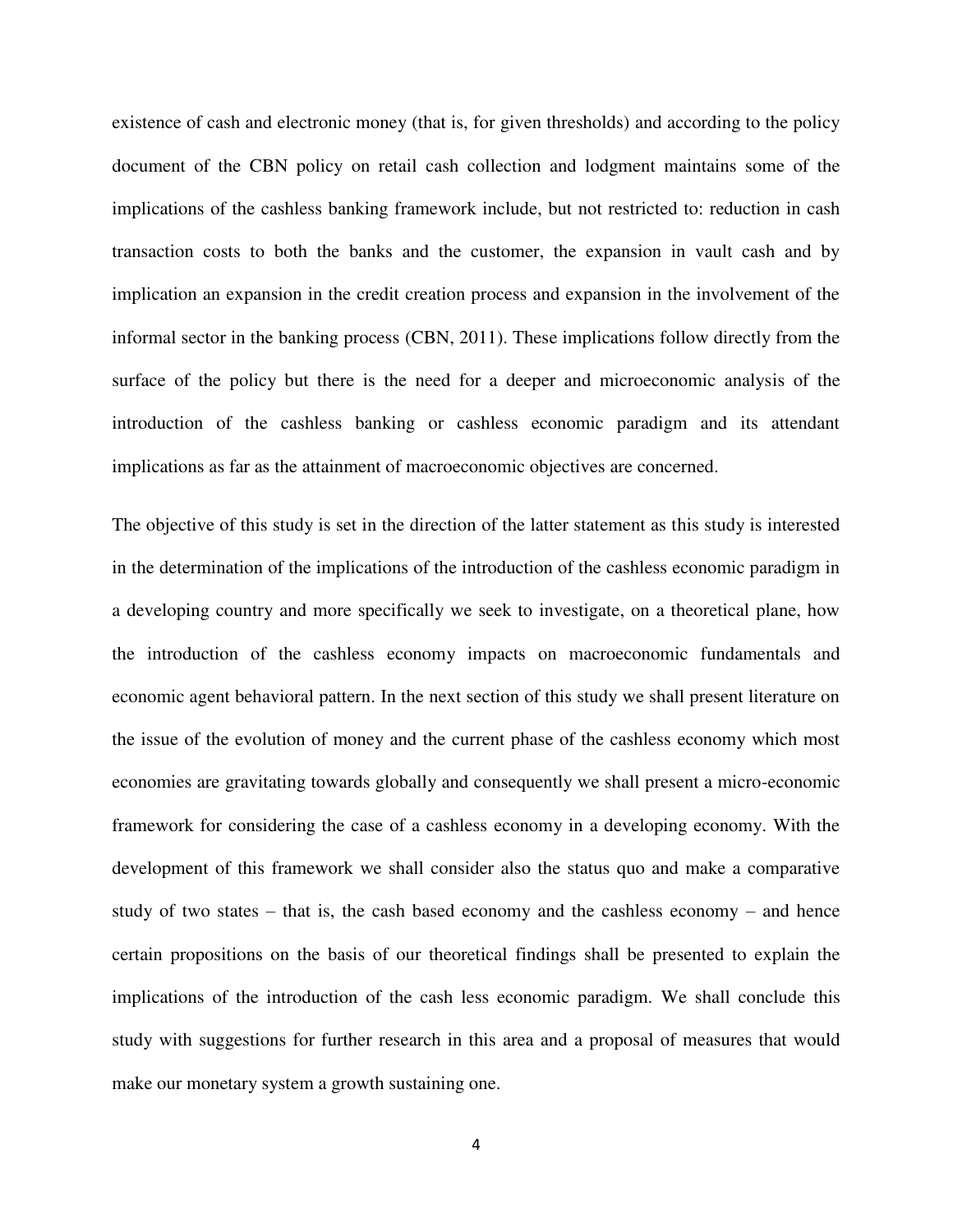# **2. Literature review**

Electronic money and hence the introduction of the cashless economy is one that has been discussed in literature as found in the Wicksell"s, (1898, 1935) pure credit economy where 'monetary policy [is conceived] without money' (Boianovsky and Trautwein, 2004). These studies considered the case of the cashless economy and the connection between the flows of investor demand as measured by movements in the demand deposits and the real sector and this is further witnessed in Woodford, (1997); Goodfriend and King, (1997) and Berg et al, (2006) who suggest that money does not really matter in the determination of price movements and hence inflation and therefore the economy can do without cash as the money base is not relevant for manipulations in the price level while the quantity theorists claim otherwise. Away from the monetary policy implications of the introduction of a cashless economy, some authors have investigated the introduction of electronic money with a view to ascertaining its implications for transactions, regulations, costs to banking and non bank public (Good, 1997; Godschalk and Krueger, 2000; Palley, 2001; Rogers, 2004). However most of these studies were centered on the comparatively more advanced countries of the world which were the likely candidates for the so called e-revolution given the standard of living, the peculiarity of their monetary policy issues and the technological sophistication. With the development of sophisticated forms of money also develops sophisticated forms of financial crimes both at the public and private sectors (Woda, 2006; National Drug intelligence centre, 2008; financial action task force, 2010).

Literature on e-money and cashless banking is one that is quite scanty in less developed countries as and this is may not be unconnected to the heavy presence of the informal sector in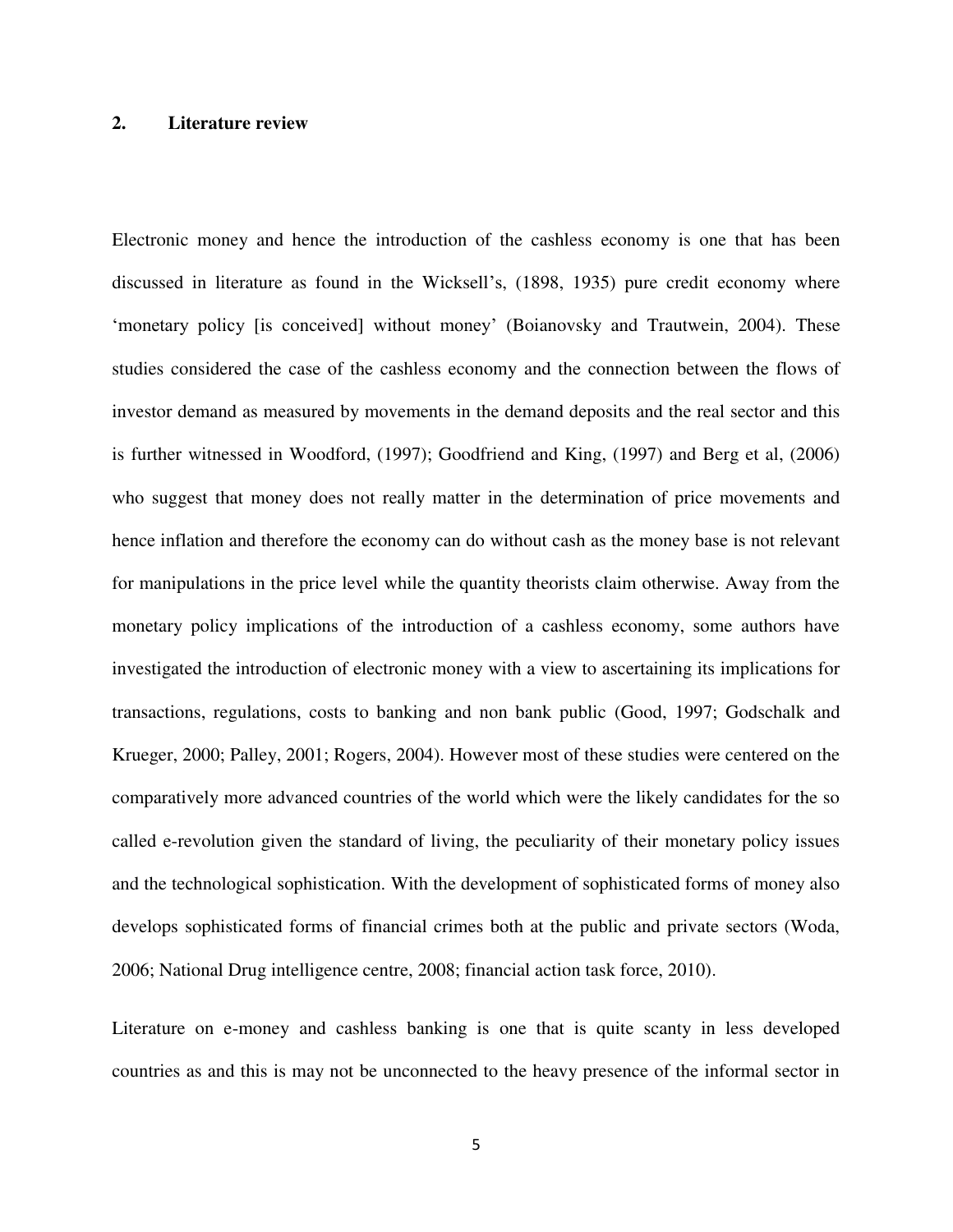most dual developing economies and the poor banking culture in the same. Hence against this backdrop there is the need to investigate the introduction of e-money in developing countries – like their developed counterparts – and the likely consequence of once again adopting a sophisticated financial model that makes the rounds in developed countries.

# **3. Modeling cashless banking in a developing economy**

Less developed countries or in a more euphemistic description 'developing countries', are plagued with the feature of the existence of a dual economy which is an economic situation where there is an existence of the formal sector with its technological advances and the informal sector with its crude solutions to modern day problems as noted in Nafziger, (2006), however, these different sections of the economy are serviced by the very same financial system which has undergone reforms in line with the realities of the global financial system, as noted in Nigeria, the case being studied here. Therefore there is the need to discover the implications of the introduction of the financial innovation  $-e$  - money – in an economic system that is composite of the informal and formal sectors.

In our theory we consider a hypothetical economy that is composite of three economic agents and these are the regulatory agency (the central bank), the commercial banks (or deposit money banks) and the non bank public which is further divided into firms (investors) and households (consumers) which in turn can be sub-classified into either formal sector players of informal sector players. I commence with the system of equations specified in Boughton and Wicker, (1975) explaining the equilibrium in the financial sector assuming: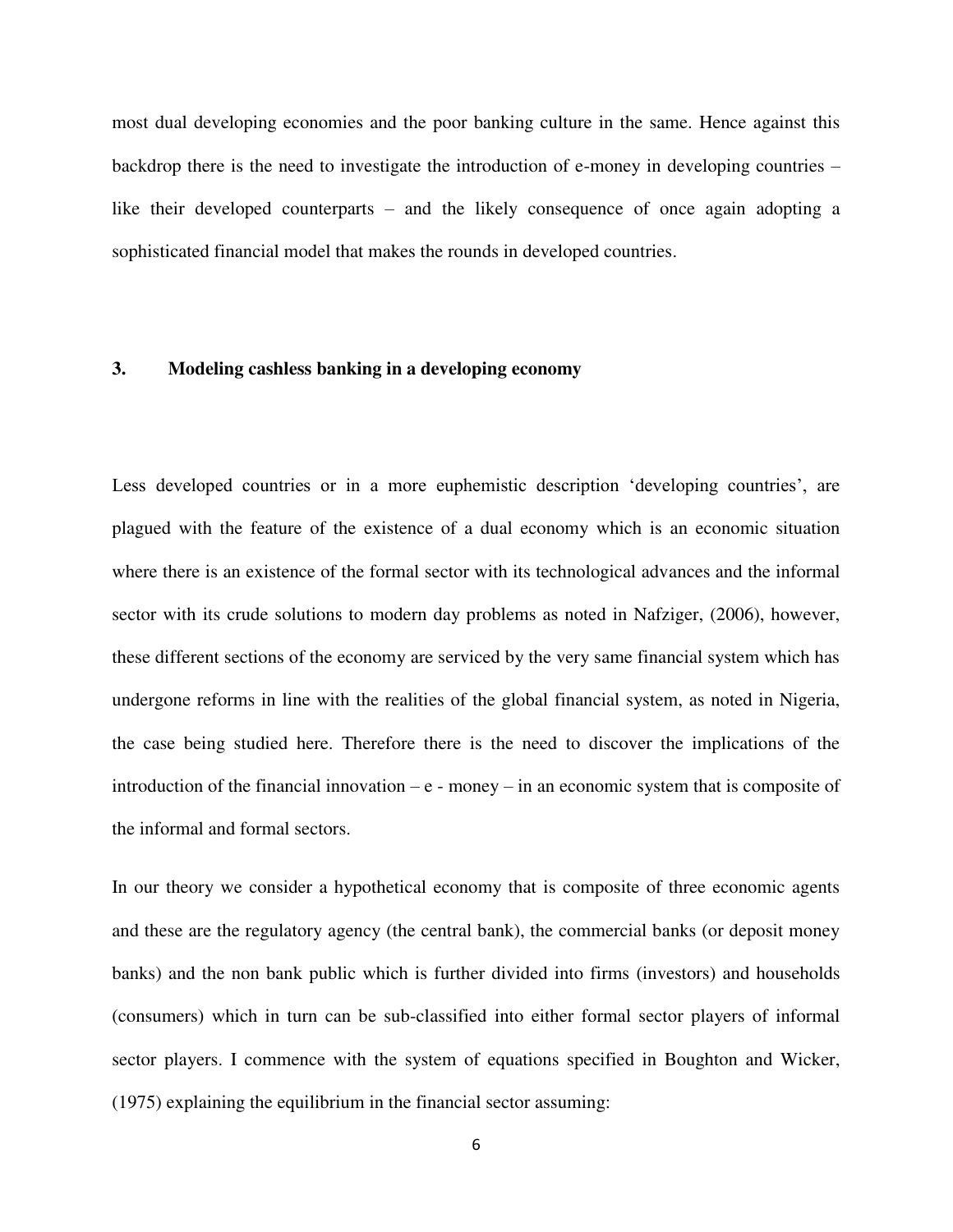- i. There is central bank that holds reserve deposits of commercial banks and fixed the reserve requirements for demand deposits and time deposits.
- ii. Commercial banks create money from demand deposits and the hold excess reserves
- iii. Time deposits, excess reserves and currency in circulation are assumed to be endogenous in the system
- iv. Money supply is defined as M1 which the sum of currency in circulation and demand deposits. However later on we shall add to this quantity, near money assets of the formal sector

And hence the system of equations is given as:

$$
R^d = R^s \tag{i}
$$

 $R^d = q_d \cdot D + q_t T + E R^d$ 

 $(iii)$  $R^{\rm s}$ 

$$
T^d = T_0 + t \cdot i \qquad \text{where } t < 0 \qquad (iv)
$$

 $ER^d = ER_0 + er.i$  where  $er < 0$  (v)

$$
M^s = D^s + K_p \tag{vi}
$$

$$
K_p^d = K_{p0} + k \cdot i \quad \text{where } k < 0 \qquad \text{(vii)}
$$

These equations show the money creation process sourced from the monetary base available for the commercial banks to create credit with the use of the demand deposits. However with the introduction of e-money which coexists with cash, we have a fraction of the quasi-money defined by the central bank of Nigeria statistical bulletin, (2010) as time deposits and other near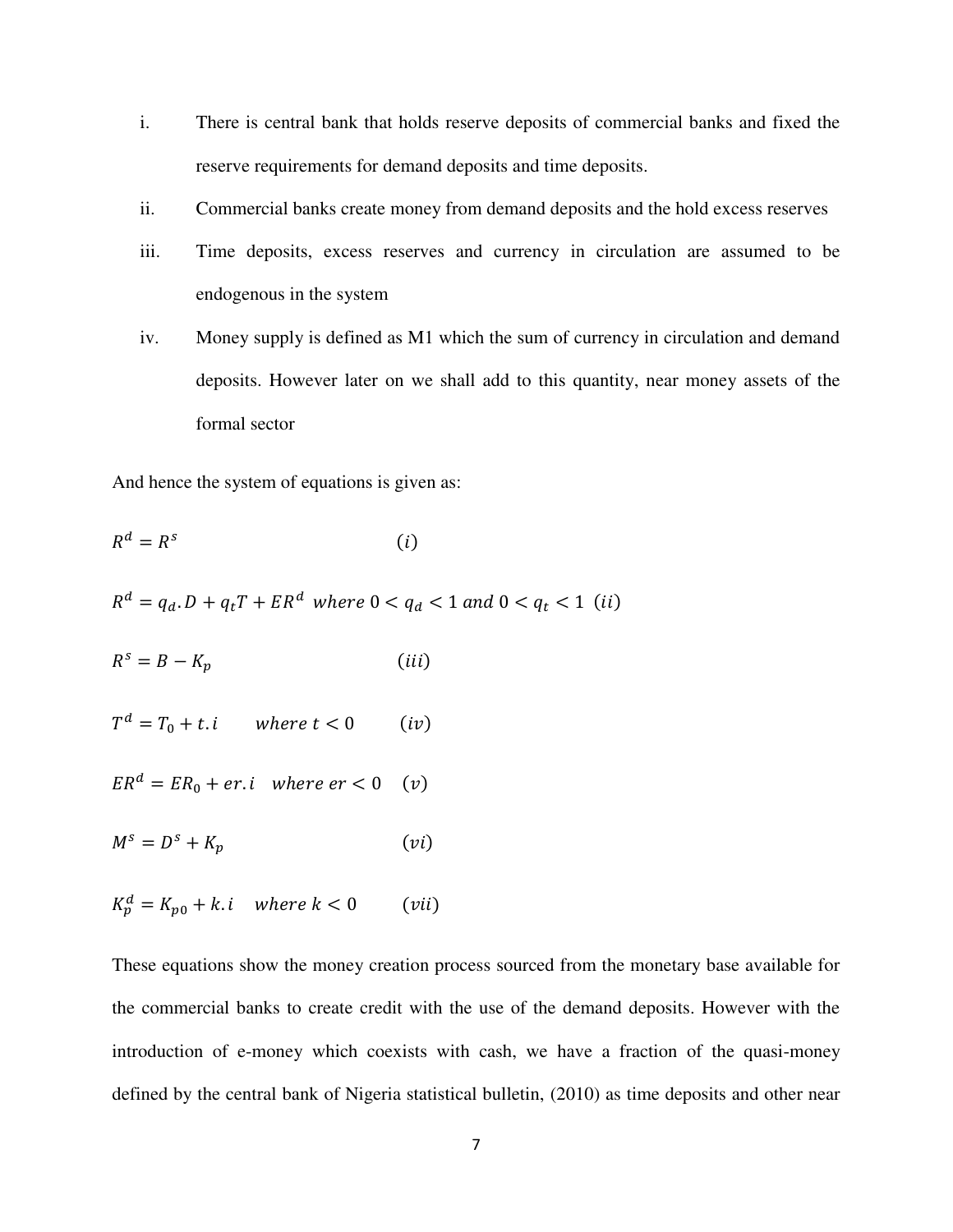monies) T is trapped within the commercial banks as a limit is imposed to debar the non-bank public from engaging in voluminous cash transactions via their time deposit accounts and hence we introduce the variable, which we assume for policy purposes to be variable,  $(1-\alpha)$  T as the limit in the time deposit equation (iv) and also i capture the presence two kinds of non bankers and these are those that belong to the formal sector which we assume respond to changes in the interest rate and tend to hold their monies in the form of near money assets and the informal banker whose time deposit accounts are more or less safe deposits to finance day to day transactions and as a result is a function of their income share in the total income and hence the equations (iv) and (vi) becomes:

$$
T^{d} = (1 - \alpha) T_{0} + t_{1} \cdot i + t_{2} \cdot Y \quad \text{where } t < 0; 0 < \alpha < 1 \text{ and } t_{2} > 0 \quad \text{(vii)}
$$
\n
$$
M^{s} = D^{s} + K_{p} + A \quad \text{(vi)}.
$$

At this juncture we introduce the electronic money into the system and since a portion of deposit money remains in the banks as a result of the use of electronic means of payments while the other, which is below the threshold stipulated by the regulatory authority, the central bank, is used in the credit creation process and it should be noted that the increase in the cash in banks as a result of the substitution of demand deposits for electronic money there would also be an expansion in the credit creation process via more deposit creation and hence the equation becomes (ii):

$$
R^{d} = \beta q_{d} \cdot D + (1 - \beta) q_{d} \cdot D^{e} + q_{t} T + ER^{d} \text{ where } 0 < q_{d}, q_{t}, q_{e} < 1 \text{ and } 0 < \beta < 1 \text{ (viii)}
$$

Hence given the new system of equations that now incorporates the introduction of electronic money we have;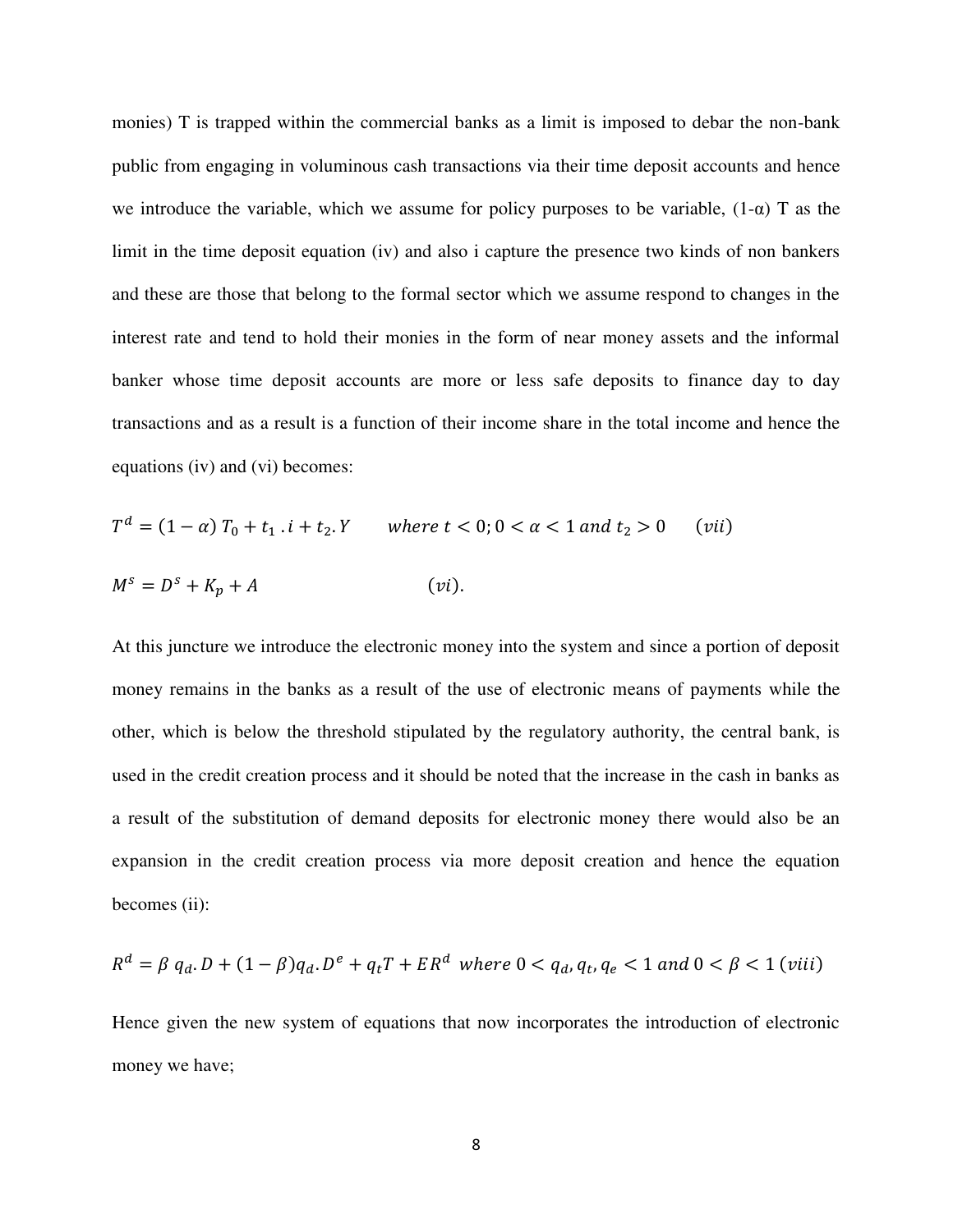$$
R^d = R^s \tag{i}
$$

 $R^d = \beta q_d \cdot D + (1 - \beta) q_d \cdot D^e + q_t T + E R^d$  where  $0 < q_d, q_t$ ,

$$
R^s = B - K_p \tag{iii}
$$

 $T^d$  $(vii)$ 

 $ER^d = ER_0 + er.i$  where  $er < 0$  $(v)$ 

 $M^s = D^s + K_p + A$  $(vi)$ 

 $K_p^d$  $(vii)$ .

where:

 $R^d$ : is the demand f or reserves;  $R^s$ :

D: is the volume of demand deposits;  $D^e$ :

T: is the volume of time deposits;  $ER^a$ :

B: is base money;  $K_p$ : is currency held by the public; i: is interest rate;

Y : is income share of informal sector; M<sup>3</sup> :

assets of members of the formal sector

 $\alpha$ ,  $\beta$ ,  $q_d$ ,  $q_t$ ,

On solving the amended version of the system of equations are introduced by Boughton and Wicker, (1975), to obtain the money supply multiplier we have;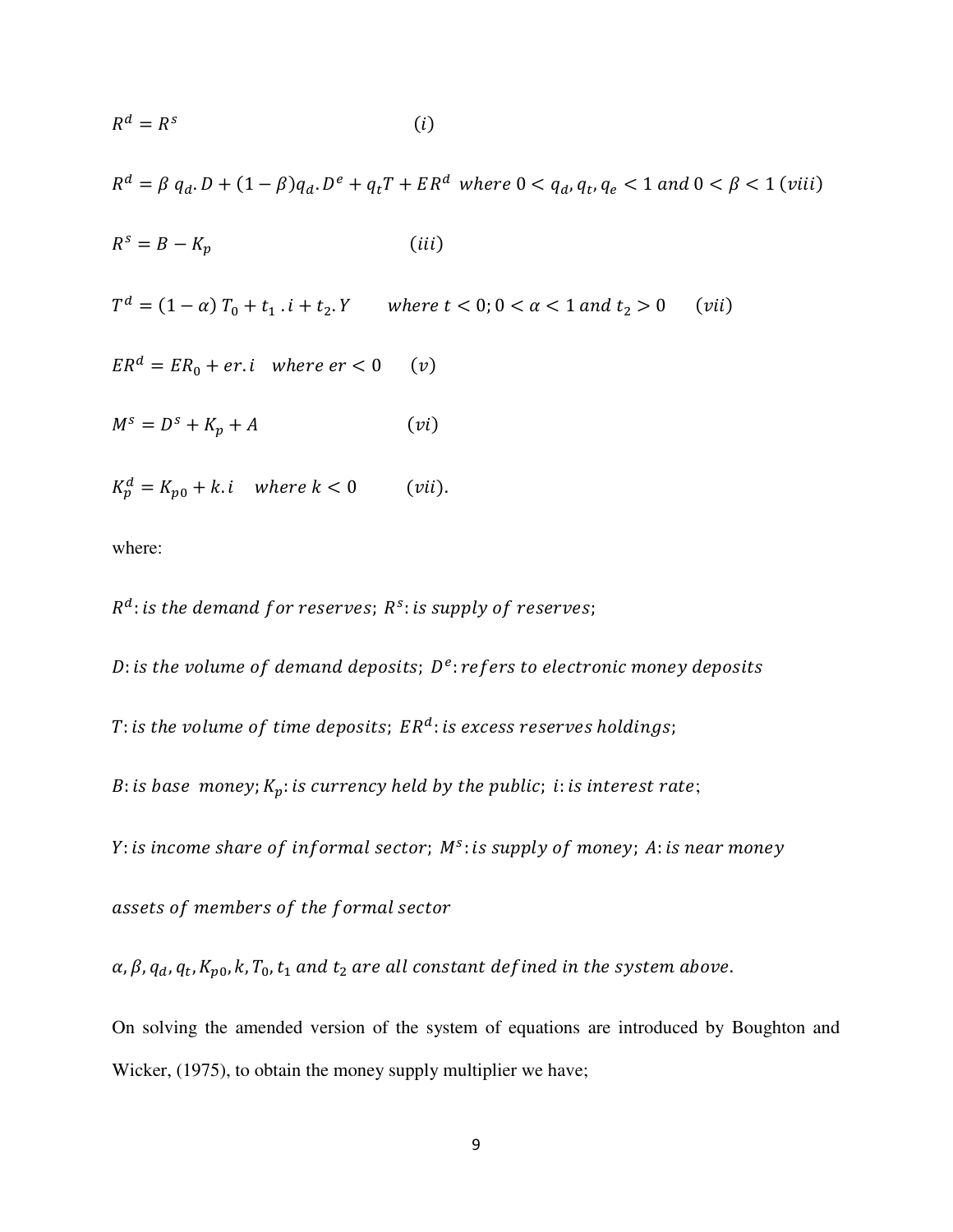$$
M^{s} = \frac{1}{q_{d} \cdot \beta} \cdot B_{n} - \frac{(1 - q_{d} \cdot \beta)k + q_{t}t_{1} + er}{q_{d}} \cdot i - \frac{q_{t}t_{2}}{q_{d}} \cdot Y
$$
 (ix)

where  $B_n = B - K_{0p}(1 - q_d\beta) - (D^e)$ 

and this is the net monetary base.

On comparing the above solution in equation (ix) to the solution that was obtained in Boughton and Wicker, (1975) as shown below;

$$
M^{*s} = \frac{1}{q_d} \cdot B_n^* - \frac{q_t t_1 + er}{q_d} \cdot i \tag{x}
$$

where  $B_n^*$ 

We find that the introduction of the electronic money has profound impact on the monetary base, changes the impacts of the interest rate on money supply and introduces the impact of income shares of the informal sector on the money supply. We shall consider these two equations in drawing the necessary deductions for the money creation process and we shall also augment the impact assessment with other likely impacts of the introduction of electronic money as noted in recent literature in the next section.

#### **4. A priori deductions from the model of the pseudo cashless economy**

The theoretical findings made above can be further analyzed for the implications of the introduction of electronic money into the financial system. These implications are classified into the three sections and these are the impact of electronic money introduction on the monetary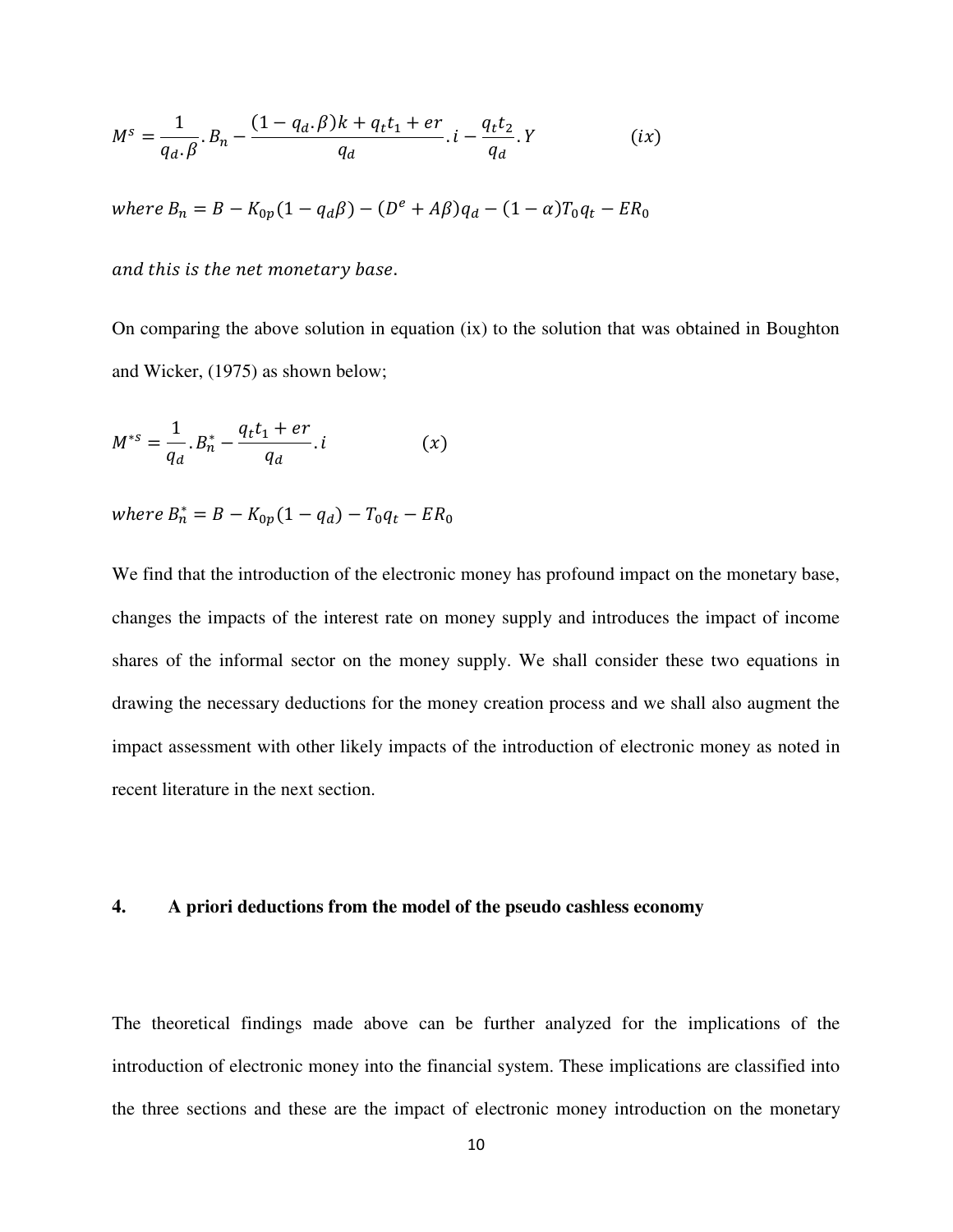base, on the connection between money supply and interest rates and the impact of informal income – and its ability to raise the volume of time deposits – on the level of money supply.

#### **4.1 Electronic money and the net monetary base**

An observation of the net monetary bases both prior to the introduction of e-money and after the introduction of e-money indicates the likelihood of a profound effect, of the introduction of emoney, on the net monetary base and make it contingent on time deposits that can be substituted with e-money. The net monetary bases are;

$$
B_n = B - K_{0p}(1 - q_d\beta) - (D^e + A\beta)q_d - (1 - \alpha)T_0q_t - ER_0 \tag{xi}
$$

$$
B_n^* = B - K_{0p}(1 - q_d) - T_0 q_t - ER_0 \tag{xii}
$$

Equation (xii) subtracted from (xi) will yield the value;

$$
B_n - B_n^* = K_{0p}(1 - \beta)q_d + \alpha T_0 q_t - (D^e + A\beta)q_d
$$

And this suggests that the net monetary base will only increase if the fraction  $(1 - \beta)$ .  $q_d$  of autonomous currency in circulation and the fraction  $\alpha$ .  $q_t$  of the autonomous time deposits exceeds the faction  $q_d$  of the demand deposits converted to e-money and fraction  $\beta$  of the near money assets which are held by the formal sector. In order words the credit creation process which operates via the multiplication of deposits can be boosted to the extent to that e-money replaces time deposits and the extent to which demand deposits are substituted for e-money. Hence care must be taken to ensure that e-money does not compete with demand deposit which still forms the basis for credit creation in most developing economies and e-money must to a significant extent replace time deposits. This achievement depends largely on the measures being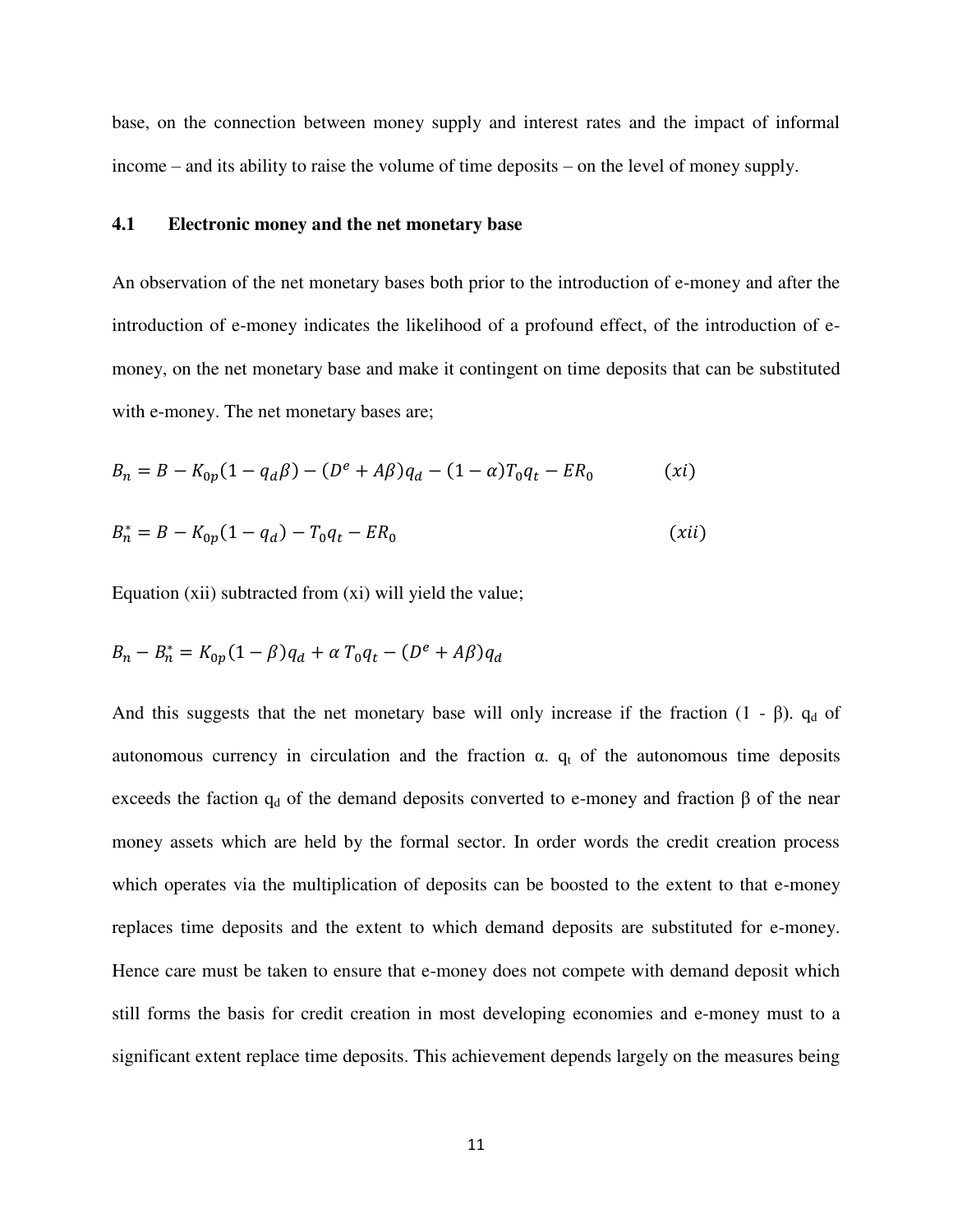put in place to ensure that most of the informal sector – who constitutes a larger section of the economy holding time deposits – is made to patronize the use of e-money.

# **4.2 Money supply – interest rate nexus and the introduction of e-money**

The introduction of the e-money, as shall be shown, increases the magnitude of the nexus between money supply and the interest rate. The difference between the partial derivatives of money supply with respect to interest rate before and after the introduction of e-money is given as;

$$
\frac{\delta M^s}{\delta i} - \frac{\delta M^{*s}}{\delta i} = -\frac{(1 - q_d, \beta)k}{q_d} \text{ and since } 0 < q_d, \beta < 1 \text{ and } k < 0
$$

t  $\delta$  $\delta$  $\delta$  $\delta$ 

which further implies that: 
$$
\frac{\delta M^s}{\delta i} > \frac{\delta M^{*s}}{\delta i}.
$$

The above suggests that the rate of change of money supply with respect to a change in the interest rate is higher compared to case prior to the introduction of e-money. However we notice that this change is dependent on not just the demand deposit reserve requirement  $q_d$  and the parameter of currency response to interest rate changes k but also importantly on the parameter β capturing the amount of deposits that remain as deposits and not converted to electronic money by the reform and it is noticed that as this fraction increases towards the reciprocal of the demand deposit reserve requirement (that is,  $\beta = 1/q_d$ ) then the status quo is maintained as there is no change in the reaction of money supply to changes in the interest rate but it the value of this parameter tends towards zero then money supply becomes more sensitive to changes in the interest rate. This may have some implications for monetary policy measures that aim at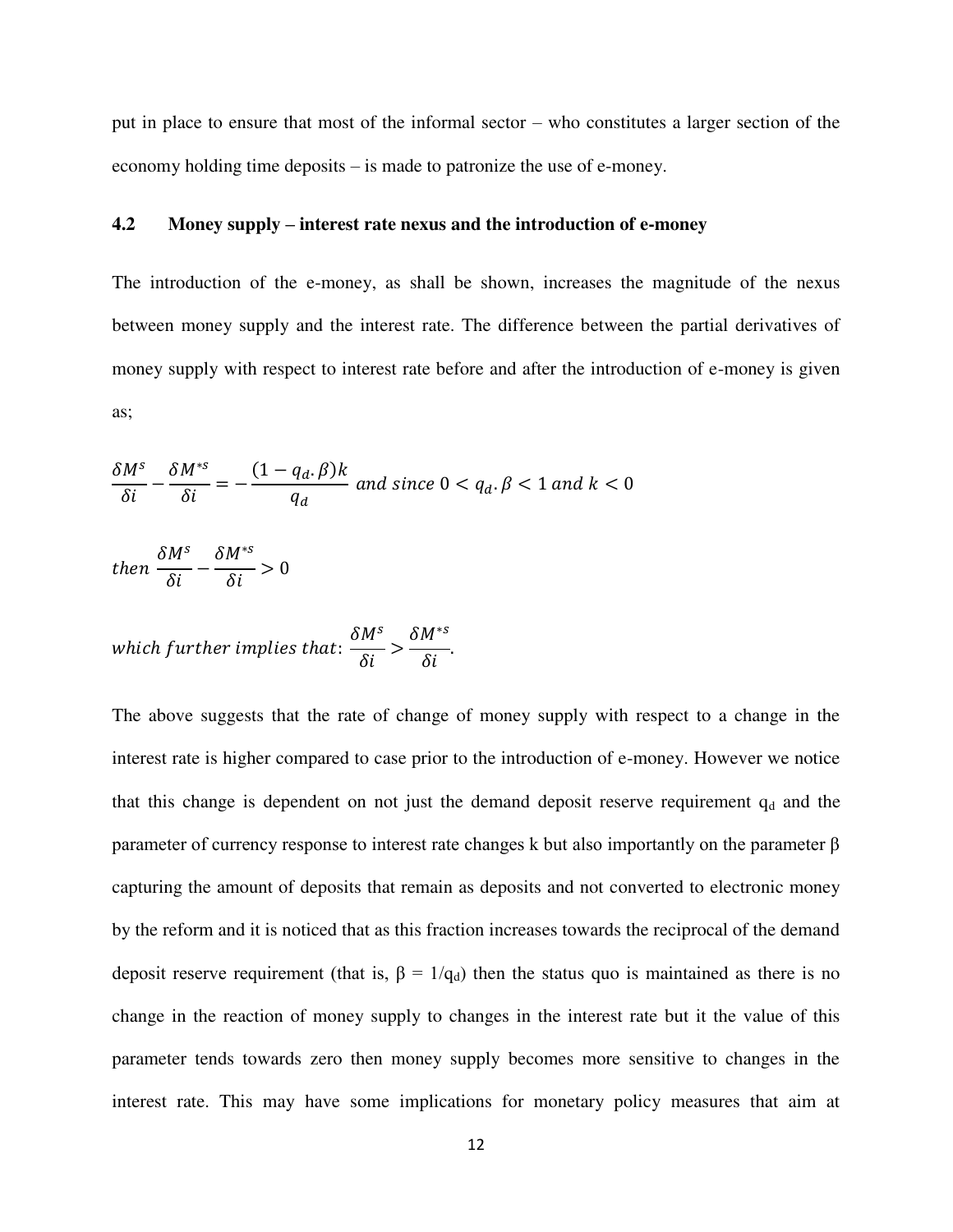adjusting the interest rates as measures may have the effect of overshooting the target amount of money supply appropriate for a given period of time if they fail to take into consideration the responsiveness of money supply to interest rate changes. The relative weakness of the regulators to place a lid on the movement of real variables is suggested in Palley, (2001) and Griffith, (2004) where it is maintained that the tendency for e-money to substitute demand deposits may stifle the ability of the central bank to control money supply

# **4.3 Informal sector income, e-money and money supply**

It is worthy of note that if the one of the primary purposes for which the cashless banking paradigm is introduced, which is to increase vault cash by discouraging the volume of quasimoney and cash in circulation, are not achieved there may be an adverse impact of informal income growth on money supply.

The equation (ix) shows that the rate of change of money supply to informal income is given as;

$$
\frac{\delta M^s}{\delta Y} = -\frac{q_t t_2}{q_d}
$$
 and since  $t_2 > 0$ ;  $q_t > 0$  and  $q_d > 0$  we have that:

$$
\frac{\delta M^s}{\delta Y}<0
$$

The above indicates that an increase in informal income will pose a threat to the growth of money supply and if this is the case then the central bank will be faced with a herculean task of shoring up the money supply when it deems fit if at that period there is a coexistence of growth in the informal income – as is the objective of the introduction of the so called microfinance schemes around parts of Nigeria – given the reserve requirements for demand deposits and time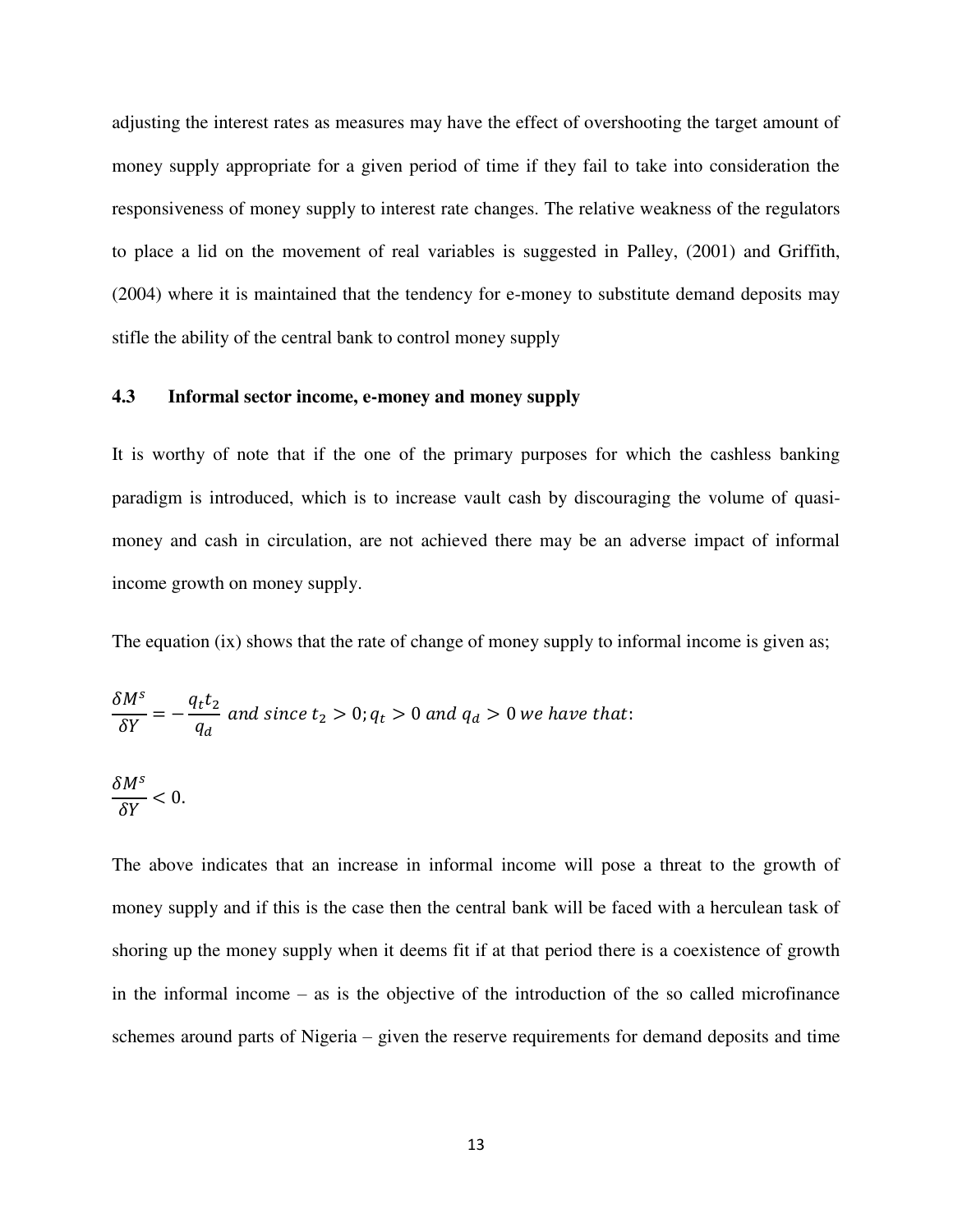deposits (quasi money). These issues become pertinent for the regulatory agencies in the event of the introduction of the electronic money or cashless banking paradigm.

# **4.4 Other implications of the introduction of cashless banking in literature**

Asides the implications derived from modeling the behavior of the three agents involved in the banking system – the deposit money banks or commercial banks, the non bank public and the regulatory agency or the central bank – there are more implications that have been discussed and analyzed in literature.

In information technology circles, one major challenge that so easily besets the use of technology in industrial, economic and financial applications is the issue of security and if this be the case in even more sophisticated economies then what would be the fate of less developed economies like Nigeria? As suggested by Brown, (1997) the higher the value of smart cards, the higher the risk of improvement in the hacking technology and hence e-financial theft and hence in countries like Nigeria which still has majority of its population in abject poverty and deprivation, with the absence of adequate security infrastructure, there is the tendency the hacking business to become a lucrative addition to the industries in the underground economy. Buttressing this point is the case of money laundering. In a country like Nigeria that is riddled with corrupt public sector officials, there is the tendency for any opportunity to launder monies or money"s worth via electronic payments media and this would be very efficient means of transferring laundered funds both within the country and abroad and some of the methods that could potentially serve as an engine with the aid of e-money is considered by Woda, (2006). There is also the issue of price stability, which according to European Central Bank, (2000) "the emergence of electronic money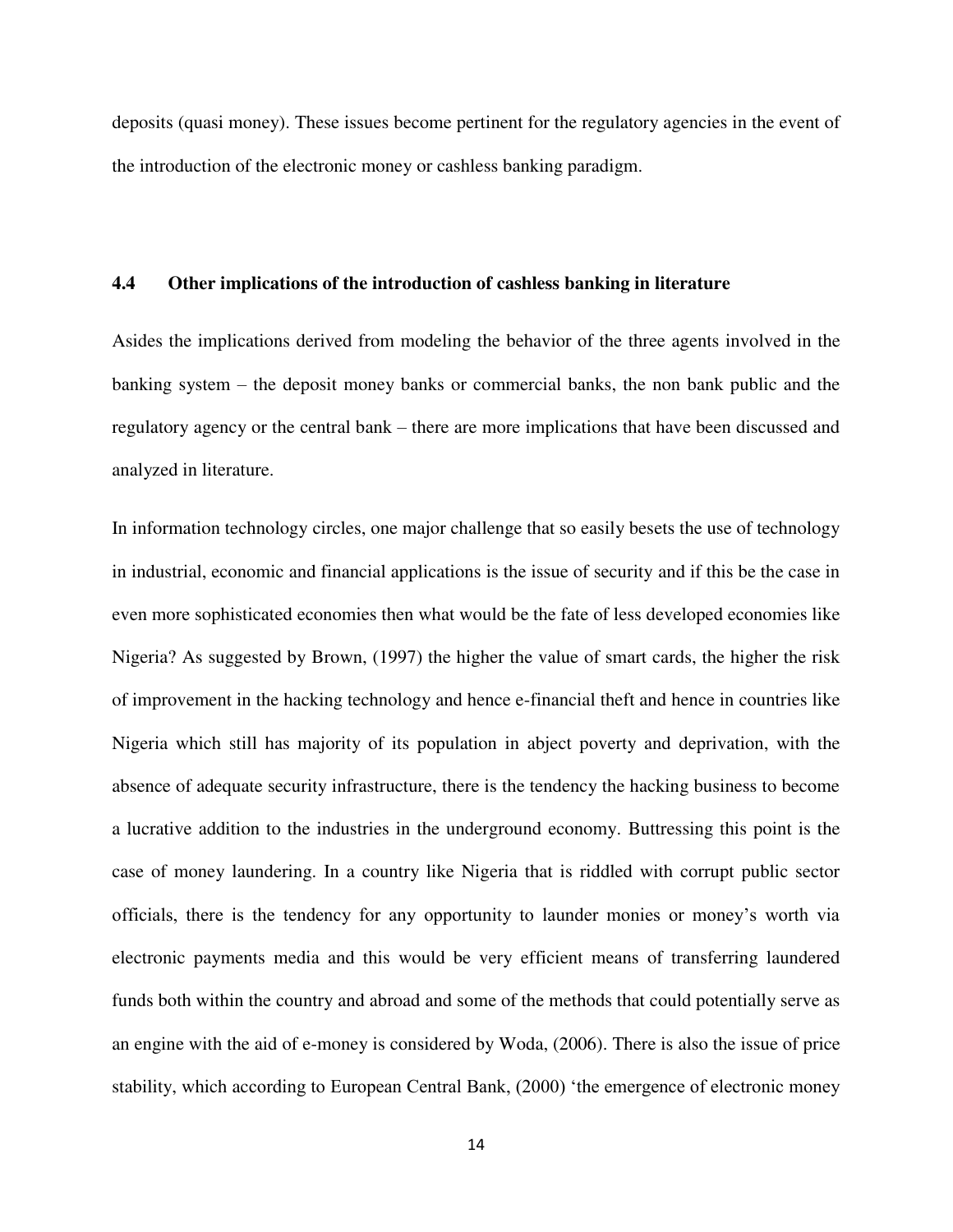might have repercussions on the information content of monetary indicator variables with regard to the primary objective of price stability." And apart from this source of instability, Palley, (2001) notes that another source of instability could come from asset bubbles where electronic money used in debt settlement could directly depend on the nominal value of deposit money bank"s assets and hence increases in the value of these assets could increase the ability of the deposit money banks to make loans and this could engender a cyclical effect where rising asset prices, reinforces lending ability and vice versa thus leading to a bubble in the asset market. This issue would require a central bank that is not just far sighted but also pro active in putting the right amount of regulation to ensure the best practices in the banking sector while encouraging healthy competition. Fu, (2007); Crespo et al, (2007) and Alfaro et al, (2009) all agree that benefits from technologically advanced foreign direct investments comes as a result of the presence of not only innovative efficiencies but also the presence of absorptive capacity and innovation-complementary assets in the host country, this calls to question the readiness of the developing countries like Nigeria to adopt such "imported" sophisticated measures as the electronic money as it requires a considerable level of absorptive capacity and innovation complementary assets. Thus there is no gain saying that the introduction of electronic money in a country like Nigeria would no doubt generate positive externalities that have the potential of creating new industries but this in turn begs the presence of adequate infrastructure. Hence one could hypothesize that the introduction of a cashless banking paradigm may have the impact of increasing the new demand for or stretching the already existing infrastructural facilities which play a major role in the absorptive capacity of developing countries like Nigeria.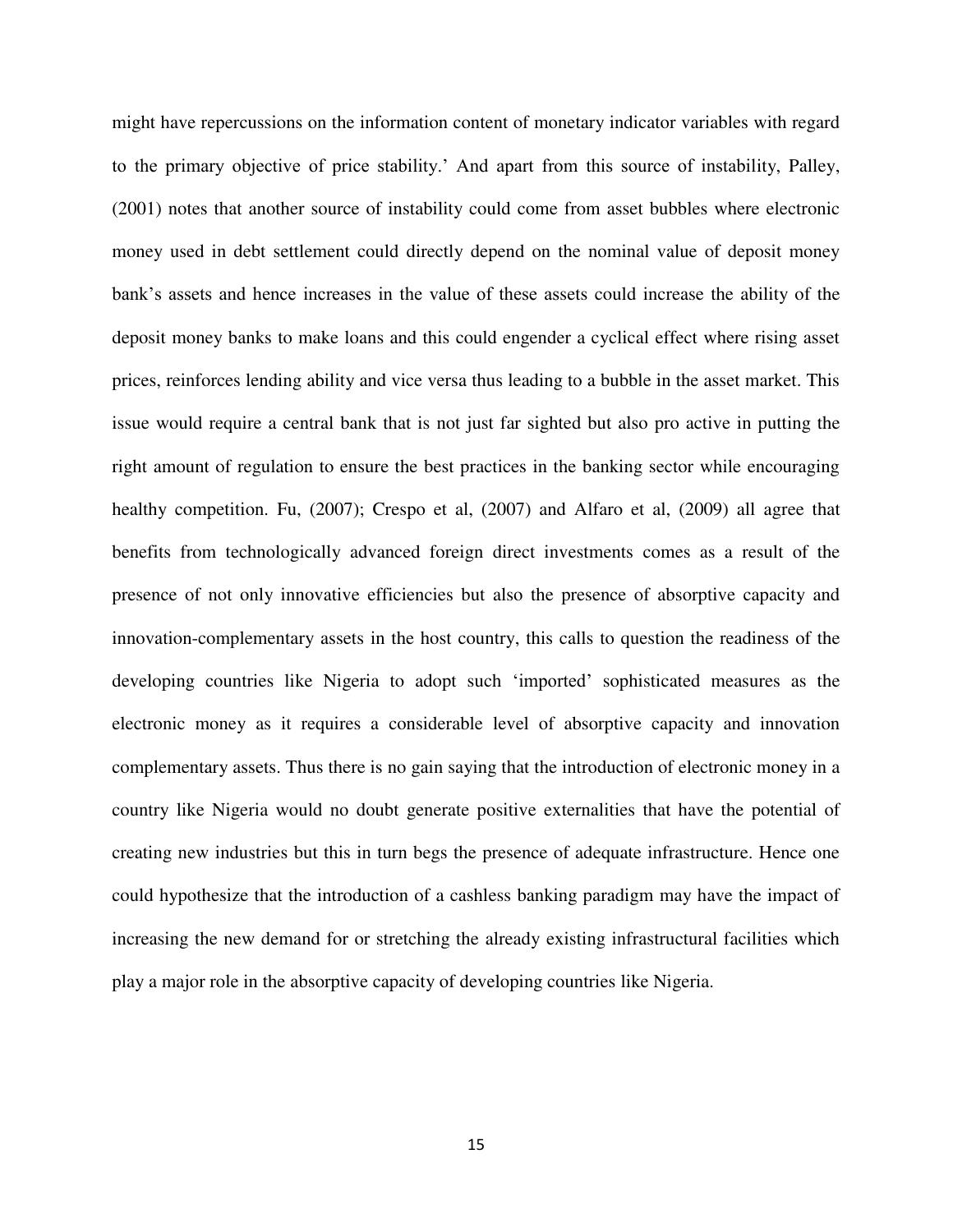# **5. Conclusions and Suggestions for further study**

Cashless banking and electronic money are rather sophisticated means of solving the problems associated with the use of cash but as a sophisticated tool it requires great planning in its application and this is due to the archaic socio-economic, political and financial structures of developing countries like Nigeria. The existence of severe poverty, poor state of infrastructure, the slow pace of development of our banking sector and indeed the financial system and other major peculiarities of the Nigerian economy must be duly considered prior to the adoption of this new product.

Literature is developing on the issue of the cashless banking in developed economies and several models have been designed to capture monetary policy in the absence of cash but there are scanty literature on developing countries and the connection between electronic money, the dual systems of developing countries, the political dispensation of the time, the institutional and attitudinal reactions to change in Nigeria amongst other factors. This naturally calls for further analysis of the issue of cashless banking and electronic money.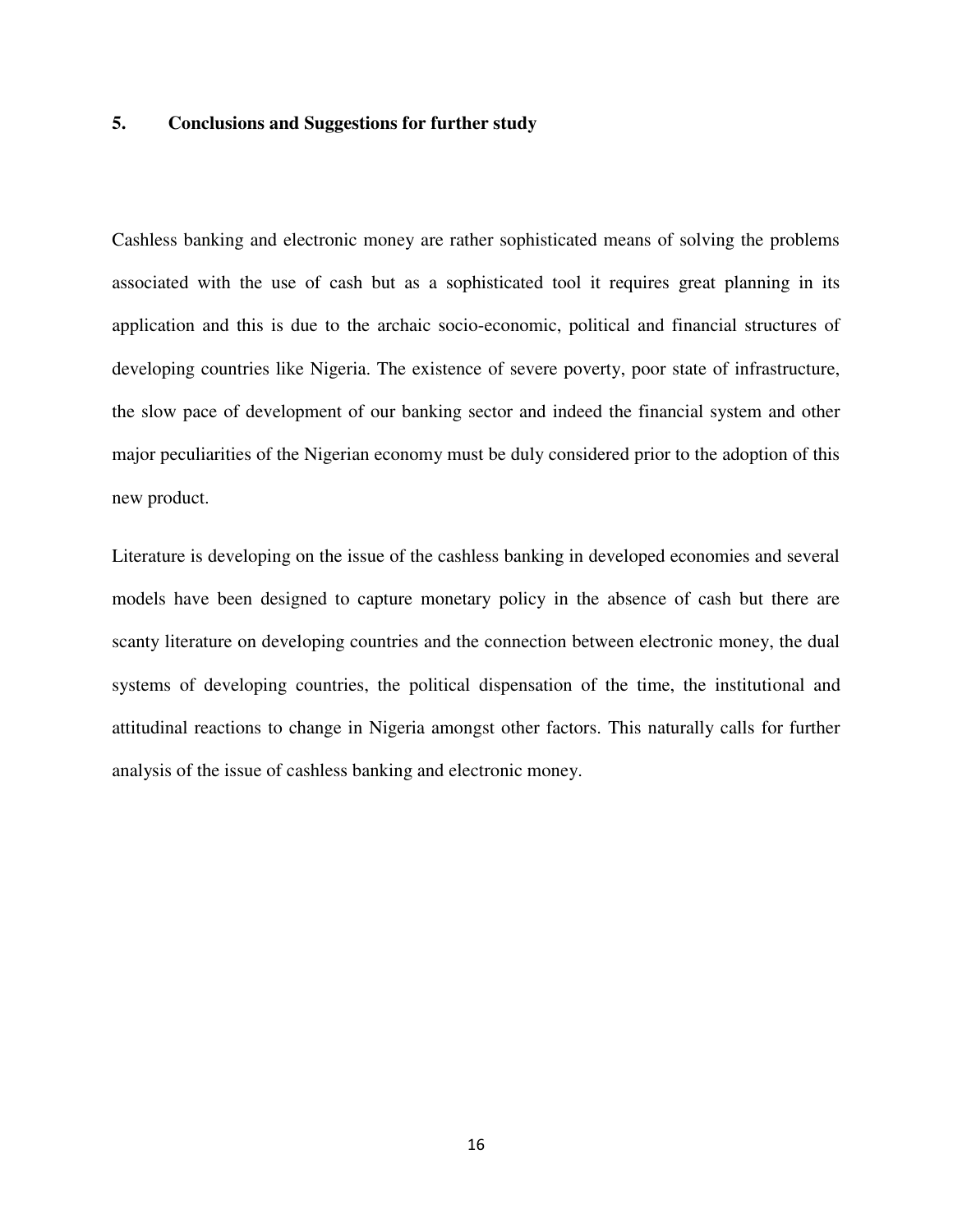#### **References**

**Alfaro L, S Kalemli-Ozcan and S Sayek, (2009)** FDI, productivity and financial development. Journal compilation © 2009 Blackwell Publishing Ltd, 9600 Garsington Road, Oxford, OX4 2DQ, UK and 350 Main Street, Malden, MA 02148, USA.

**Autrement, (2007)** "Une Histoire de l"Argent: des origines à nos jours" www.autrement.com/ouvrages.php?ouv=2746710306

**Berg H, J Hann and J Strum, (2006)** Does money matter in the ECB strategy? Working paper

**Boianovsky M and H Trautwein, (2004)** Wicksell after Woodford. Paper presented at the History of Economics Society meeting at Toronto in June 2004.

**Boughton and Wicker, (1975)** The principles of monetary economics. Richard Irwin inc, Homewood, Illinois.

**Brown, (1997)** "Leaked National Bank memo confirms pilot version of Mondex broken", Computerworld News Wire. Sourced from: <http://insight.mcmaster.ca/org/efc/pages/media/nzcomputerworld.15sep97.html>

**CBN, (2011)** Questions and answers on the CBN policy on cash withdrawal /lodgment limit. Sourcedfrom;http://www.cenbank.org/Out/2011/pressrelease/gvd/Revised%20QnA%20on%20C BN%20POLICY%20ON%20CASH%20WITHDRAWAL%20LIMIT.pdf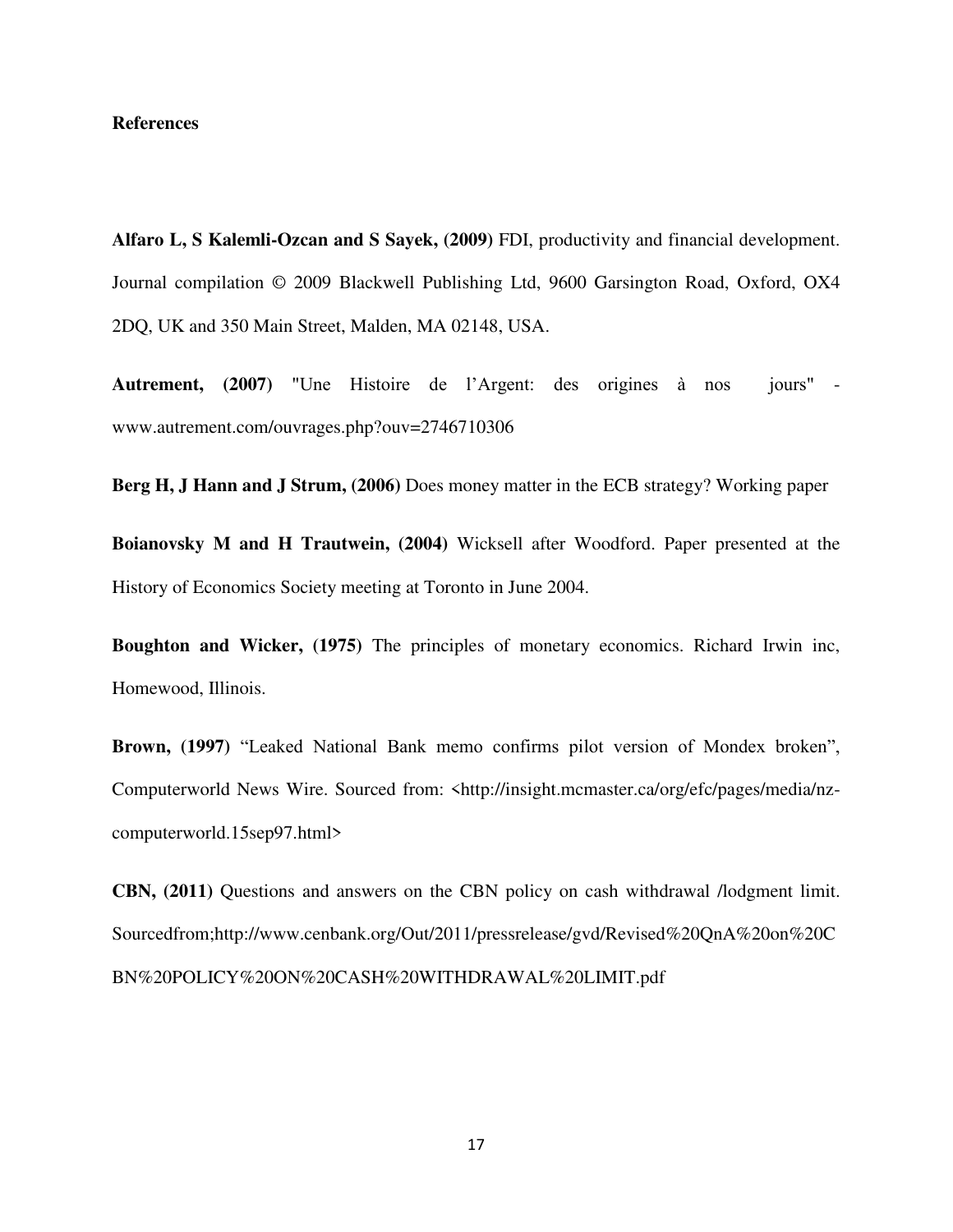**Crespo N., I. Proneca and M P Fontoura, (2007)** FDI spillovers at regional level; evidence from Portugal, WP 028/2007/DE/CISEP, School of Economics and Management, Technical University of Lisbon.

**Financial action task force, (2010)** Money laundering using new payments methods. Sourced from: www.fatf-gafi.org/dataoecd/4/56/46705859.pdf

**Fu, (2007)** Foreign direct investment, absorptive capacity and regional innovation capabilities; evidence from China. Global forum on international investment. OECD.

**Godschalk and Krueger, (2000)** Why e-money still fails; chances of e-money within a competitive payment instrument market. Paper presented for the third Berlin internet economics workshop, Berlin.

**Good, (1997)** Electronic money. Working paper 16, Federal Reserve Bank of Cleveland.

**Goodfriend and King, (1997)** The new neoclassical synthesis and the role of monetary policy, NBER macroeconomics annual, MIT press.

**Griffith, (2004)** Electronic money and monetary policy. Southwestern economic proceesings. Sourced from: http://www.thomaspalley.com/docs/articles/macro\_theory/emoney\_revolution.pdf

**Nafziger, (2006)** Economic development, fourth edition. Cambridge university press, The Edinburgh Building, Cambridge cb2 2ru,U K

**National Drug intelligence centre, (2008)** Money laundering in digital currencies. U.S department of Justice.